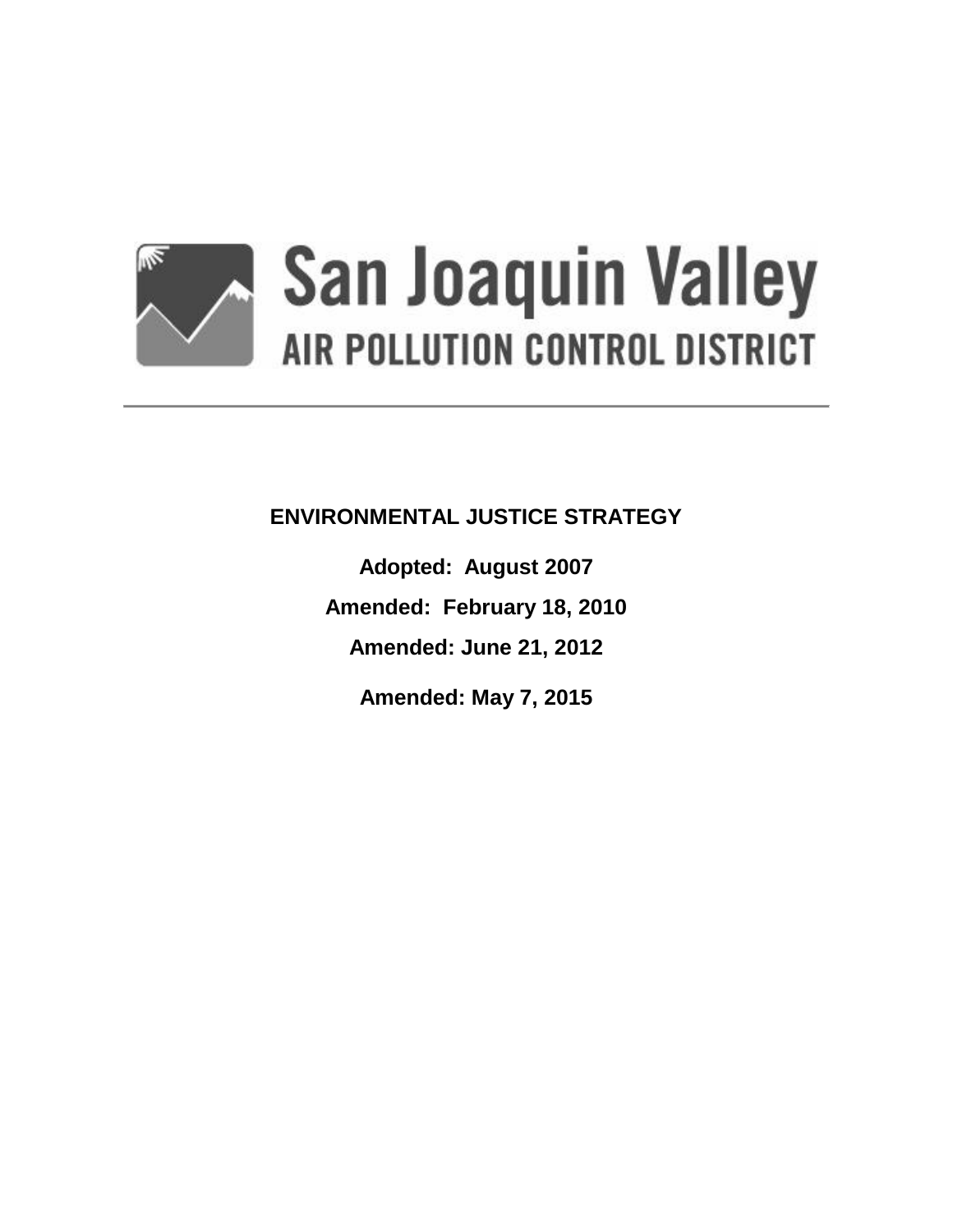Environmental Justice Strategy **August 2007** August 2007 Amended: February 2010, June 2012, and May 7, 2015

## **I. PURPOSE**

L,

The San Joaquin Valley Air Pollution Control District (the District) is dedicated to the achievement of Environmental Justice<sup>1</sup>. In recent years the District has sought to expand multi-lingual outreach through its marketing and advertising campaigns. Furthermore, the District is committed to an open and transparent public participation process in all activities including the permitting process, rule making, plan development and enforcement. The District is committed to identification, public notification and risk reduction through its Air Toxics Hot Spots Program<sup>2</sup>. Using the California Environmental Quality Act (CEQA) $3$  process the District has provided valuable technical expertise on land-use decisions throughout the Valley. The District responds to public complaints with thorough investigations, implementation of necessary corrective actions, and feedback and communication with the complainants.

The District has developed this Environmental Justice Strategy to identify and address any gaps in existing programs, policies and activities that may impede the achievement of environmental justice. This strategy is the overarching environmental justice vision for the District. It sets forth the mission and goals that will guide the District in further integrating environmental justice into programs, policies and activities.

The Environmental Justice Strategy is the product of collaboration between District staff and EJ advocates. It creates a foundation to further address environmental justice issues; shall be reviewed regularly; and shall be reevaluated and revised as necessary in consideration of evolving environmental justice issues, programs, policies and activities.

<sup>1</sup> Environmental Justice (EJ) is defined in California law (Government Code section 65040.12.e) as "The fair treatment of people of all races, cultures, and incomes with respect to the development, adoption, implementation, and enforcement of all environmental laws, regulations and policies."

<sup>2</sup> AB 2588 (Connelly) Air Toxics "Hot Spots" Information and Assessment Program: A California program (Health and Safety Code Section 44300 et seq.) which requires certain [stationary sources](http://www.arb.ca.gov/html/gloss.htm#stationary sources) to report the type and quantity of specific toxic substances they routinely release into the air. The program identifies high priority facilities and requires facilities posing significant risks to notify all exposed individuals, [http://www.arb.ca.gov/html/gloss.htm.](http://www.arb.ca.gov/html/gloss.htm)

<sup>3</sup> The California Environmental Quality Act was adopted in 1970 and incorporated in the Public Resources Code §§21000-21177. Its basic purposes are to: inform governmental decision makers and the public about the potential significant environmental effects of proposed activities; identify ways that environmental damage can be avoided or significantly reduced; require changes in projects through the use of alternatives or mitigation measures when feasible, and; disclose to the public the reasons why a project was approved if significant environmental effects are involved. CEQA applies to projects undertaken, funded or requiring an issuance of a permit by a public agency. The analysis of a project required by CEQA usually takes the form of an Environmental Impact Report (EIR), Environmental Impact Statement (EIS), Negative Declaration (ND), or Environmental Assessment (EA). CEQA is a self-executing statute. Public agencies are entrusted with compliance with CEQA and its provisions are enforced, as necessary, by the public through litigation and the threat thereof. [http://www.ceres.ca.gov/ceqa/.](http://www.ceres.ca.gov/ceqa/)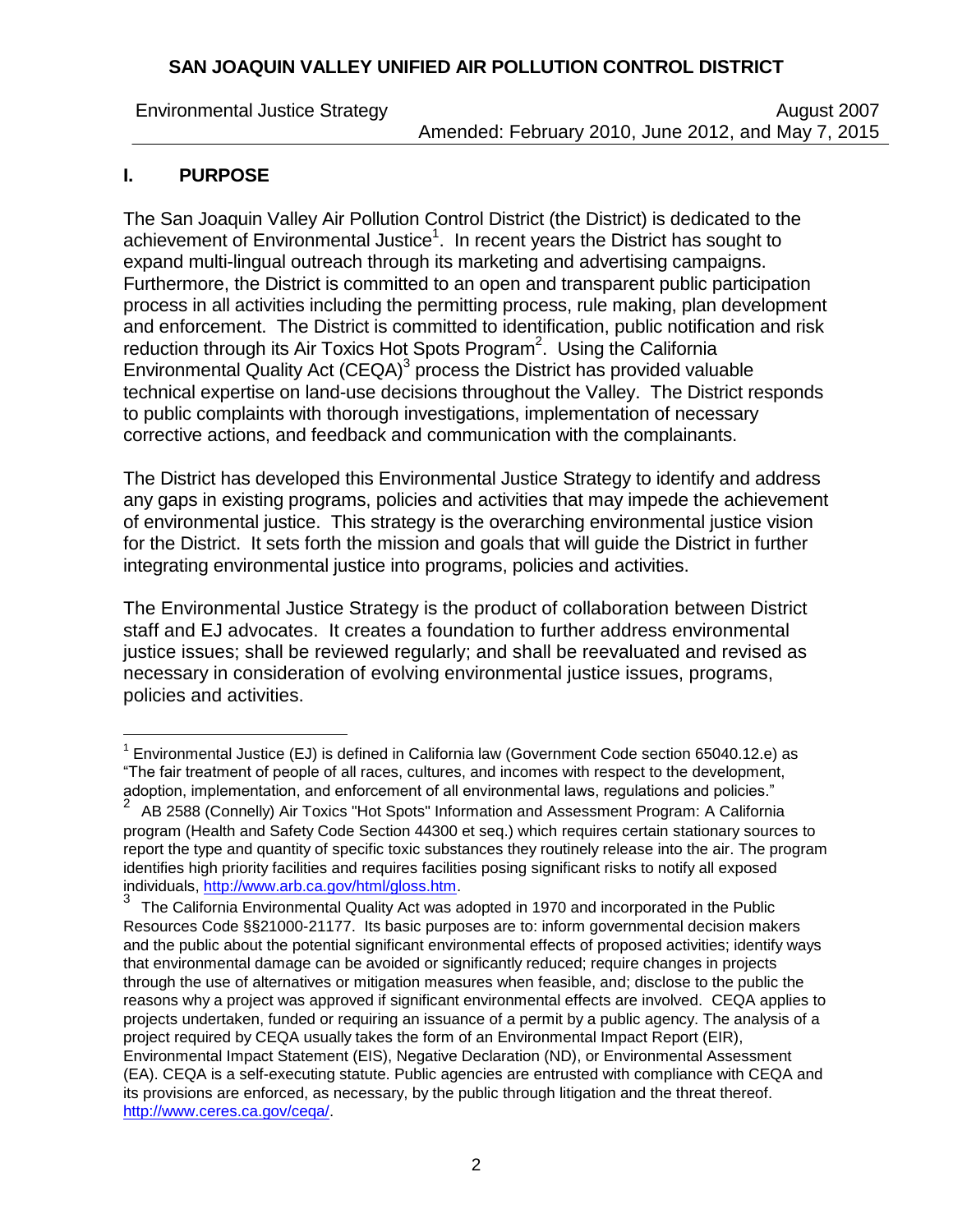i<br>L

Environmental Justice Strategy **August 2007** August 2007 Amended: February 2010, June 2012, and May 7, 2015

This strategy builds upon the work already begun by District staff. It formalizes current and future actions and expands the District's commitment to protect the health of Environmental Justice Communities<sup>4</sup> and all Valley residents. The purpose of this strategy is to build a framework that can be used by the District to protect the health of Valley residents that may be disproportionately affected by air pollution.

<sup>&</sup>lt;sup>4</sup> Executive Order 12898 [\(http://www.epa.gov/compliance/resources/policies/ej/exec\\_order\\_12898.pdf\)](http://www.epa.gov/compliance/resources/policies/ej/exec_order_12898.pdf) defines environmental justice communities as minority and low-income populations with disproportionately high and adverse human health or environmental impacts.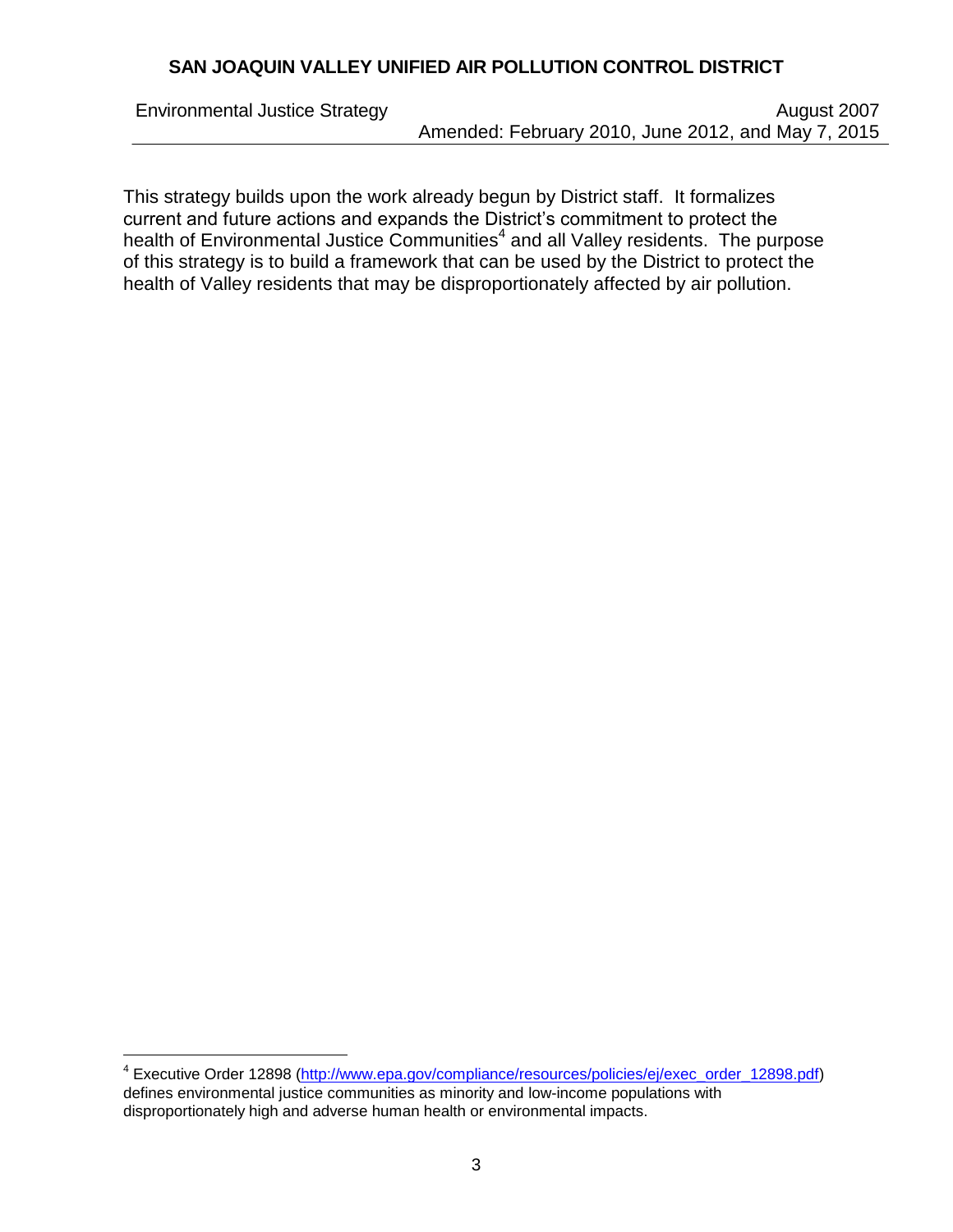Environmental Justice Strategy **August 2007** August 2007 Amended: February 2010, June 2012, and May 7, 2015

## **II. STRATEGY DEVELOPMENT**

#### **A. Process**

In fall 2004, a group of Environmental Justice advocates requested that District staff meet with them to discuss issues of concern and address questions relating to Environmental Justice. District staff met with these EJ advocates and discussions led to the possible development of a formal Environmental Justice Strategy. The result of that initial meeting was a series of discovery meetings between key District staff, including the APCO, and EJ advocates. Between fall 2004 and summer 2007, these entities met to draft the preliminary EJ mission, goals and action items which has been work shopped through this Environmental Justice Strategy process.

As part of the formal strategy development process, the District also solicited input from the Citizen's Advisory Committee (CAC) in June of 2006 and again in June of 2007. The CAC, which represents a broad range of industrial, governmental and environmental interests, provided comprehensive feedback on the development of the strategy.

Additionally, District staff conducted three public workshops throughout the San Joaquin Valley in October of 2006 and July of 2007. Workshops were held both during the day and in the evening at both District offices and an outside location. The purpose of the workshops was to present the specifics of the Environmental Justice Strategy and to collect information for utilization in developing the final Environmental Justice Strategy document. District staff also solicited and received written comments from interested parties and stakeholders.

All comments and responses to comments are catalogued in Appendixes E and F of this document.

#### **B. Timeline**

The tentative schedule for public hearing before the Citizens Advisory Committee (CAC) was the third quarter of 2007. Public workshops occurred both before and after review by the CAC.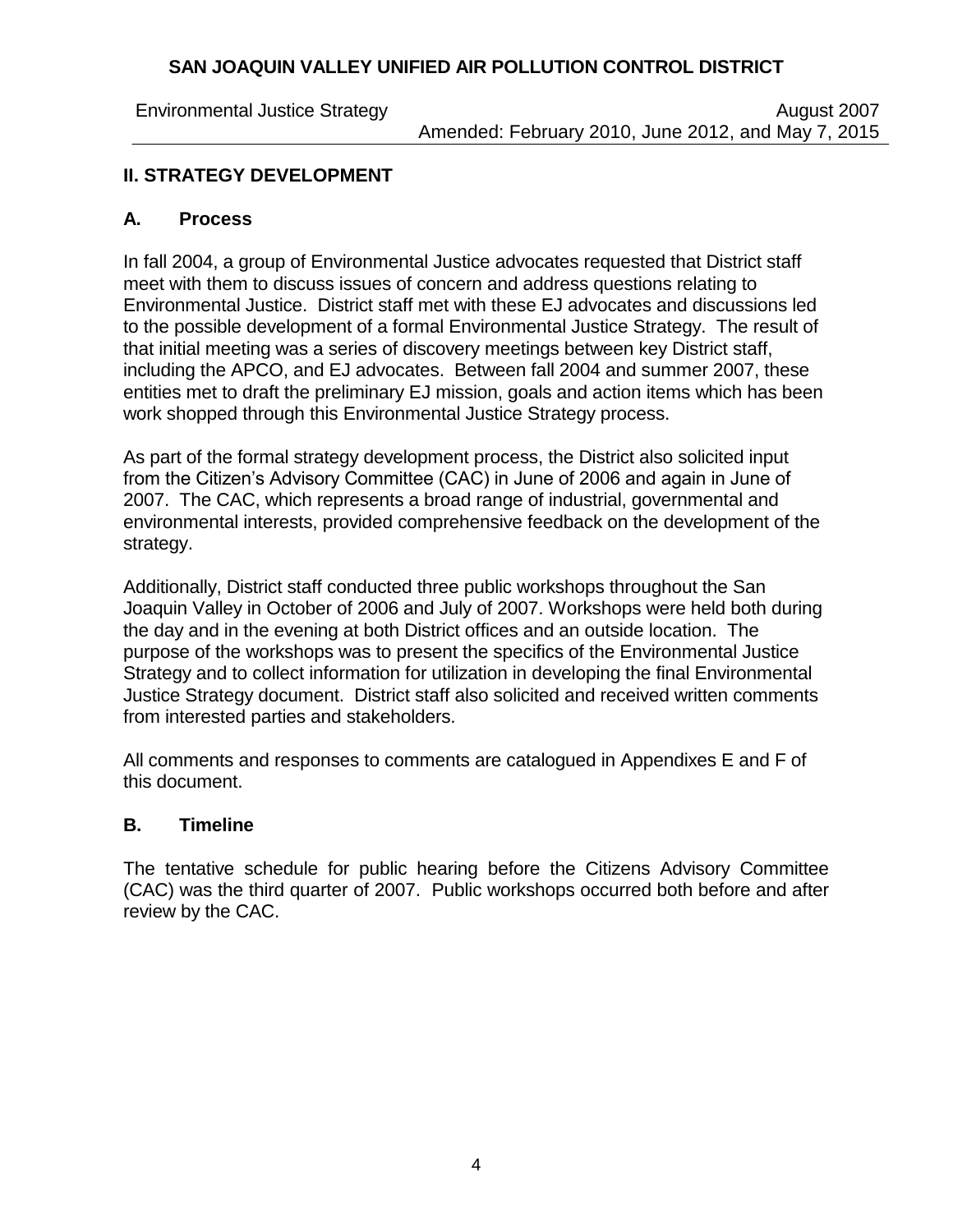Environmental Justice Strategy **August 2007** August 2007 Amended: February 2010, June 2012, and May 7, 2015

#### **III. BACKGROUND**

i<br>L

The District serves the eight-county area in Central California from San Joaquin County in the north to the valley portion of Kern County in the south. Over the past 25 years, prior to and since unification, the District has worked collaboratively with local stakeholders and interest groups to make substantial progress toward achieving federal and state air-quality standards. The region experienced an 80% reduction in the number of violations of the federal one-hour ozone standard between 1980 and 2006. Furthermore, three consecutive years without any exceedence of the PM10 standard allowed the region to apply for and receive PM10 attainment status in 2006. Innovative strategies and groundbreaking rules, such as the Indirect Source Review, the Residential Fireplace Curtailment Program, and Conservation Management Practices, have allowed the region to become a world leader in air-quality management despite topographical and meteorological challenges.

Although significant progress has been made, the San Joaquin Valley is still not in attainment with the health-based ambient air quality standards for the eight-hour ozone and PM 2.5.

Today, the region is experiencing tremendous growth. According to the Great Valley Center's 2005 Indicators Report, the Valley's population is expected to grow by 24% between 2000 and 2010<sup>5</sup>. This dramatic rise in population will take the Valley from its current population of roughly 3.7 million people in 2000 to more than 4 million people in 2010.

Tulare and Fresno Counties have the highest rates of poverty in the state at 24% and 23% respectively, while California's rate is 14.2%. Thirty-seven percent of children in the Valley live in poverty, which is well above the statewide average of 22%. In 2005, the Brookings Institution reported that the city of Fresno had population clusters with the highest rates of poverty in the nation, surpassing even a pre-Katrina New Orleans.<sup>6</sup> Although the District is committed to addressing the needs of the entire region, the District acknowledges the finding of the Brookings Institution that certain communities may be disproportionately impacted by poor air quality.

Furthermore, the Valley has a diverse racial demographic profile. According to the California Research Bureau, 45% of Valley residents classify themselves as being white or Caucasian; 41% of Valley residents classify themselves as being Hispanic or Latino; 5% Valley residents classify themselves as being Asian-American; 4% of Valley residents classify themselves as being African-American; 1% of Valley residents classify themselves as being Native-American; and 4% of Valley residents classify

<sup>5</sup> Great Valley Center, "Assessing the Region Via Indicators; The Economy 1999-2004", January 2005.

<sup>6</sup> The Brookings Institution, "Katrina's Window, Confronting Concentrated Poverty Across America", October 2005.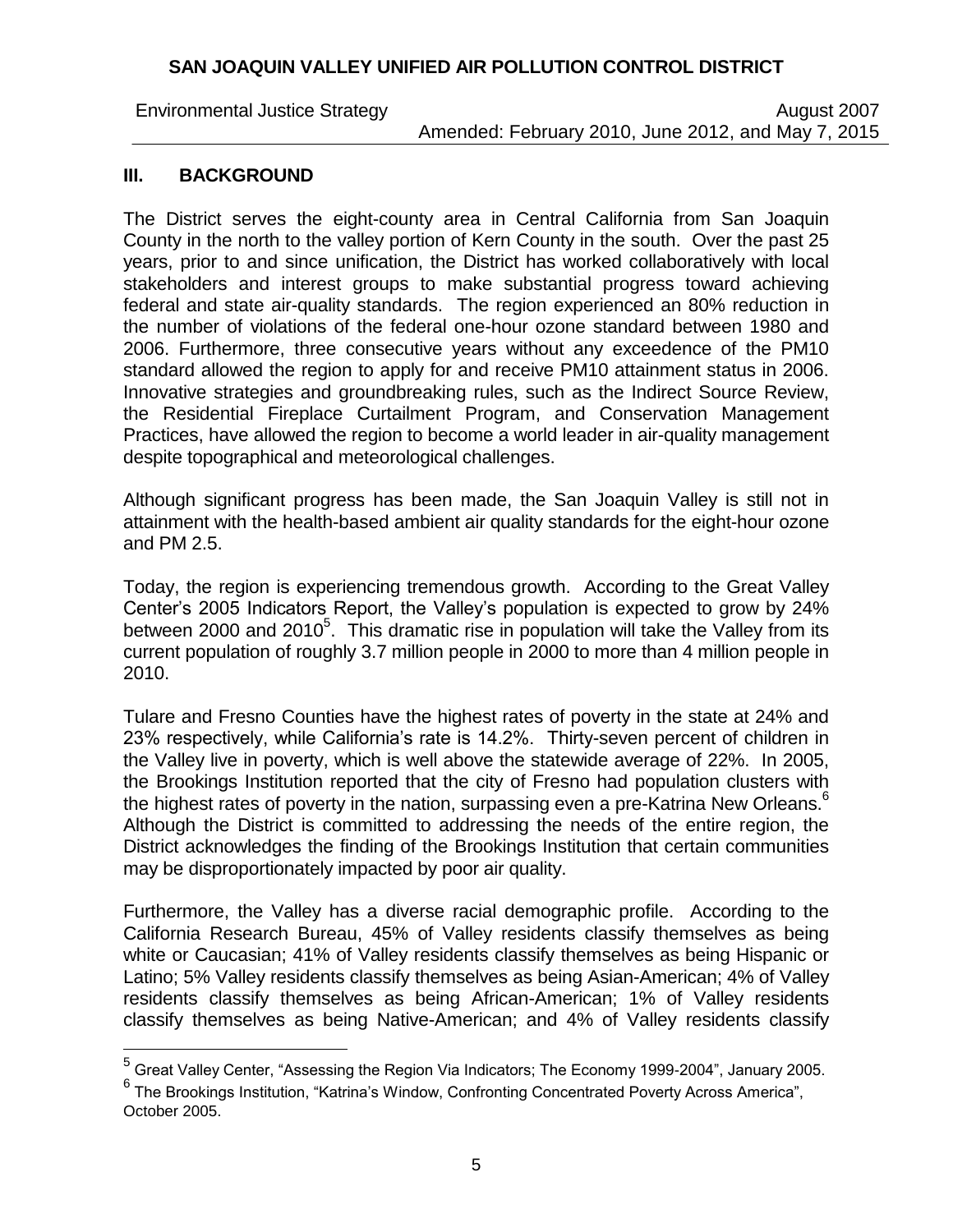Environmental Justice Strategy **August 2007** August 2007 Amended: February 2010, June 2012, and May 7, 2015

themselves as being of some other race.<sup>7</sup> Finally, the Valley has a high percentage of English learners. Twenty-four percent of the students enrolled in Valley schools are classified as English learners. These statistics indicate a diverse and dynamic population with varying needs. This Environmental Justice Strategy is intended to reflect and serve the needs of low-income and people of color communities.

According to the recommendations of the Cal/EPA Advisory Committee on Environmental Justice, "The Environmental Justice movement is deeply rooted in civil rights, and the struggles of people who have historically been marginalized. In their fight to be treated fairly and accorded equal protection under all of our nation's laws, they have demanded equal protection of their health and environment."<sup>8</sup>

Environmental Justice initiatives have both a federal and state historical framework. Title VI of the 1964 Civil Rights Act states, "No agency receiving federal funding shall exclude from participation, deny the benefits to, or discriminate against any person on the basis of race, color, or national origin."<sup>9</sup>

Furthermore, Environmental Justice was extended to address disparity among economic groups in 1994, when a newly inaugurated President Clinton issued Executive Order 12898: 'Federal Actions to Address Environmental Justice in Minority Populations and Low-Income Populations.' The executive order states, "To the greatest extent practicable and permitted by law … each Federal agency shall make achieving environmental justice part of its mission by identifying and addressing, as appropriate, disproportionately high and adverse human health or environmental effect of its programs, policies and activities on minority populations and low-income populations in the United States…." 10

In the late 1990s and early 2000s, the state of California passed several laws that further defined and developed Environmental Justice policies on a statewide level. For example, SB 115 established the Office of Planning and Research as the coordinating agency for Environmental Justice Policy throughout state government<sup>11</sup>, AB 1553 addressed the guidelines for cities and counties to utilize when incorporating Environmental Justice into general plans<sup>12</sup>, and AB 1390 requires air districts to target 50% of incentive funding under Carl Moyer and the school bus program at

<sup>————————————————————&</sup>lt;br><sup>7</sup> California Research Bureau, "San Joaquin Valley: Selected Statistics on Population, Economy and Environment," May 2002

<sup>8</sup> California Environmental Protection Agency (CAL/EPA) Advisory Committee. "Recommendations of the California Environmental Protection (CAL/EPA) Agency Advisory Committee on Environmental Justice to the CAL/EPA Interagency Working Group on Environmental Justice; Final Report," September 20, 2003

<sup>9</sup> <http://www.usdoj.gov/crt/cor/coord/titlevi.htm>

<sup>10</sup> http://www.fs.fed.us/land/envjust.html

<sup>&</sup>lt;sup>11</sup> [http://leginfo.public.ca.gov/pub/99-00/bill/sen/sb\\_0101-0150/sb\\_115\\_bill\\_19991010\\_chaptered.pdf](http://leginfo.public.ca.gov/pub/99-00/bill/sen/sb_0101-0150/sb_115_bill_19991010_chaptered.pdf)

<sup>12</sup> <http://www.calepa.ca.gov/Legislation/2001/Chaptered.htm>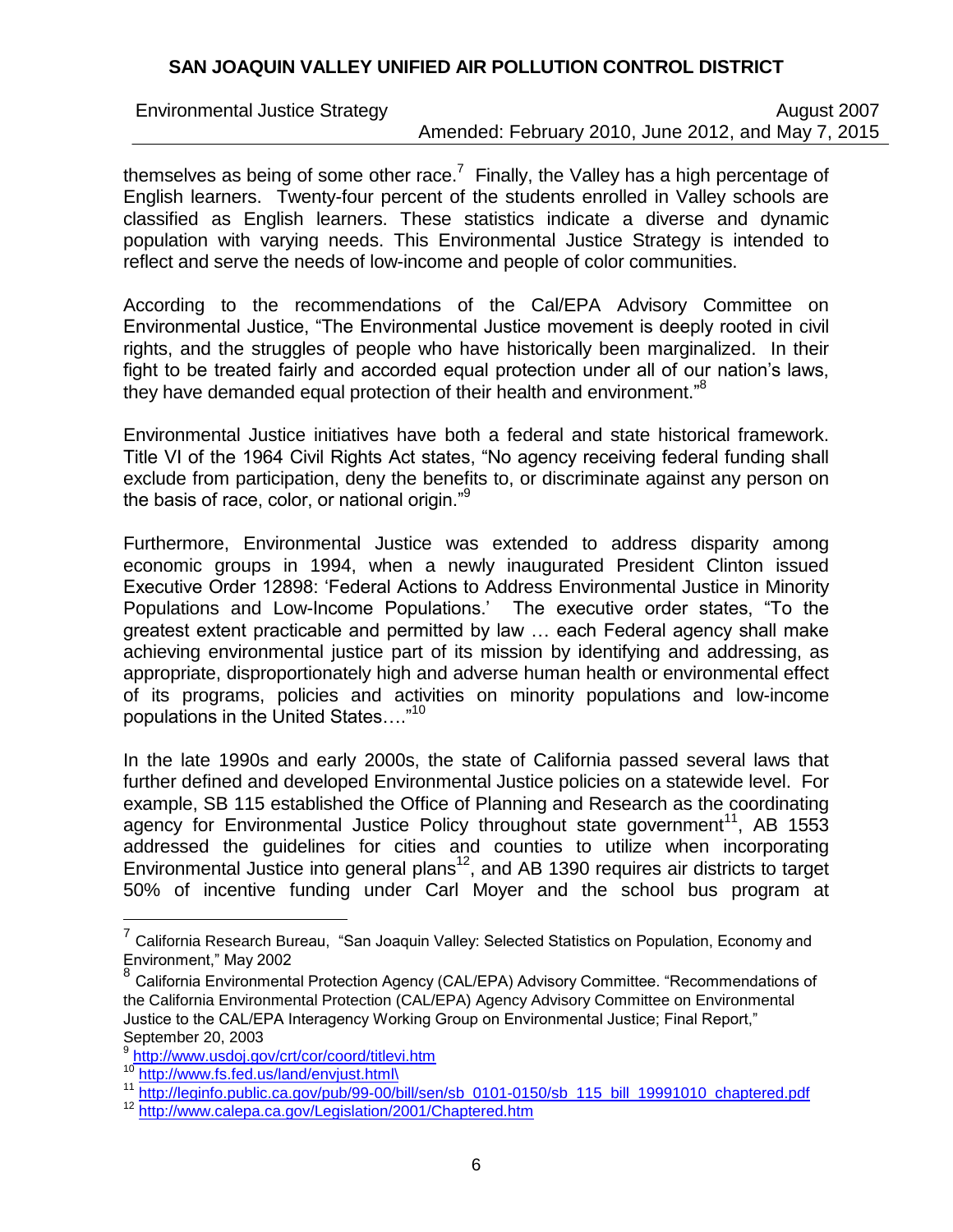Environmental Justice Strategy **August 2007** August 2007 Amended: February 2010, June 2012, and May 7, 2015

communities most significantly affected by air pollution and/or communities with high minority / low-income demographics.<sup>13</sup>

Environmental Justice policy development in California continues to evolve, and the San Joaquin Valley Air Pollution Control District's Environmental Justice Strategy intends to both contribute to and guide that evolution for years to come. Towards that end, the San Joaquin Valley Air Pollution Control District will fully adhere to state law and will be consistent with state and federal Environmental Justice policies.

Continuing challenges necessitate an increased District focus on Environmental Justice. Improved partnerships with all members of the community are necessary not only to improve public education and involvement in the public decision-making process, but also to address the need for increased funding from state and federal government to reach air quality goals. Increases in the funding of school bus upgrades and goods movement infrastructure, and greater effort by the state and federal government to control mobile source emissions are just a few examples of how a strong relationship between the District, Environmental Justice organizations, and business representatives might produce quantifiable emission reductions in the Valley.

i<br>L

<sup>&</sup>lt;sup>13</sup> <http://www.calepa.ca.gov/Legislation/2001/Chaptered.htm>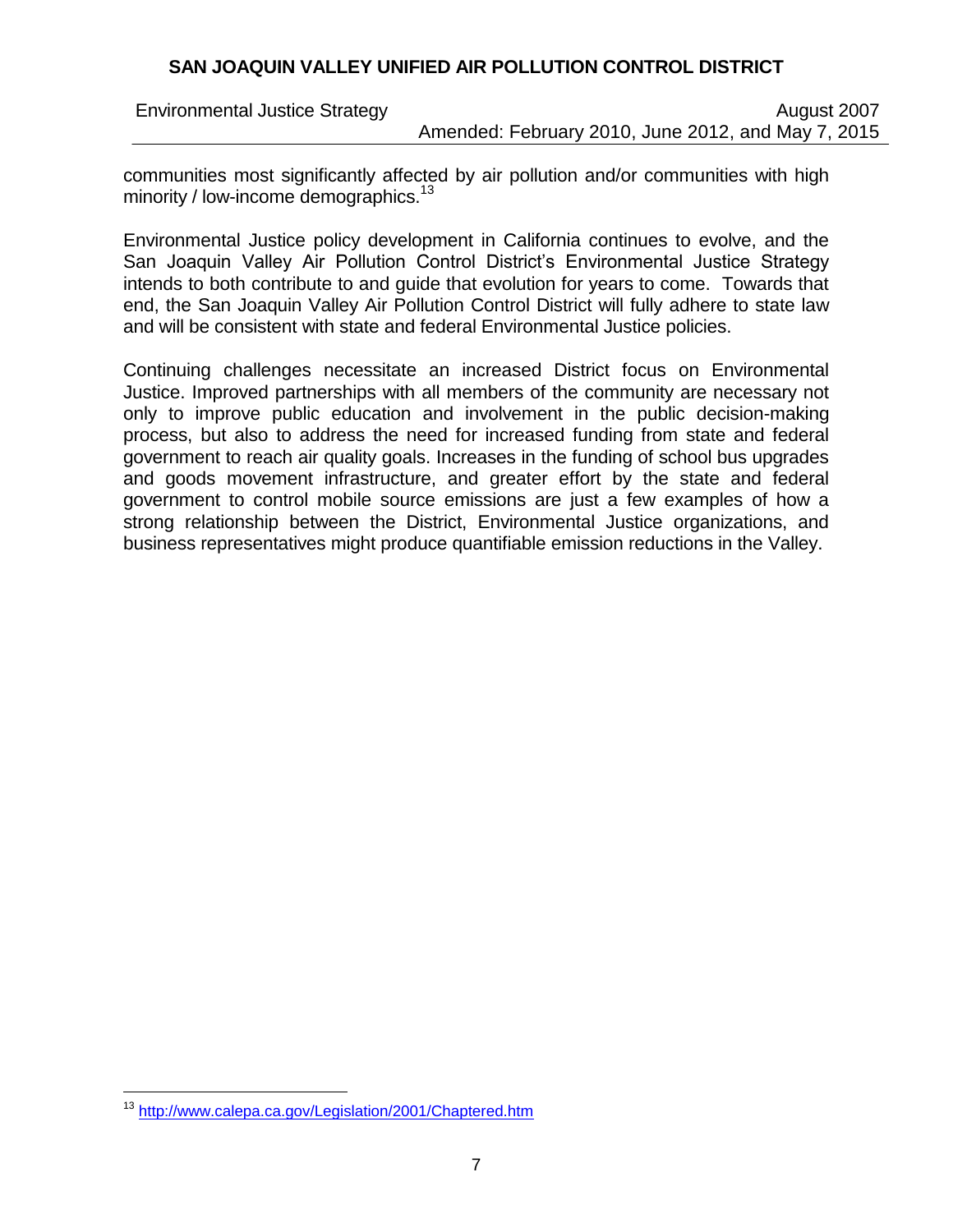Environmental Justice Strategy **August 2007** August 2007 Amended: February 2010, June 2012, and May 7, 2015

# **IV. STRATEGIC DIRECTION**

The District's Environmental Justice Strategy's mission, goals and action items provide the roadmap by which the District will be guided in integrating environmental justice principles into all programs, policies and activities.

## **A. Environmental Justice Mission**

The San Joaquin Valley Air Pollution Control District (the District), a public-health agency protecting the health of all San Joaquin Valley residents, is committed to the fair treatment and meaningful involvement of all people regardless of race, color, gender, national origin, or income with respect to the development, implementation and enforcement of air pollution control laws, regulations and policies. The District will continue to incorporate Environmental Justice (EJ) principles in its decisionmaking processes, programs, permitting, and rule making, as well as provide timely and complete access to information.

#### **B. Goals**

The District's Environmental Justice Mission will be accomplished by the following goals:

- 1. Provide effective tools, resources and opportunities for Valley residents and community-based organizations to identify issues of interest and concern.
- 2. Provide accessible venues for Valley residents to receive education and information about air-quality challenges and current District air quality actions while facilitating the active and meaningful participation of individuals and communities in the decision-making process and in the implementation of effective solutions.
- 3. Take a proactive role in providing guidance to local land-use decision-making agencies to implement reasonably feasible measures to prevent disparate environmental impacts to local communities, and minimize the impacts from existing and new sources.
- 4. Work to quantify and pursue reasonable regulatory and incentive basedprograms that mitigate toxic emissions on those communities disproportionately impacted by multiple sources. Initially these efforts will be focused on low income and ethnic communities as those communities have historically been the focus of EJ. Identify and address those communities that may be disproportionately impacted by air pollution, and work to develop reasonable strategies to address this disparity.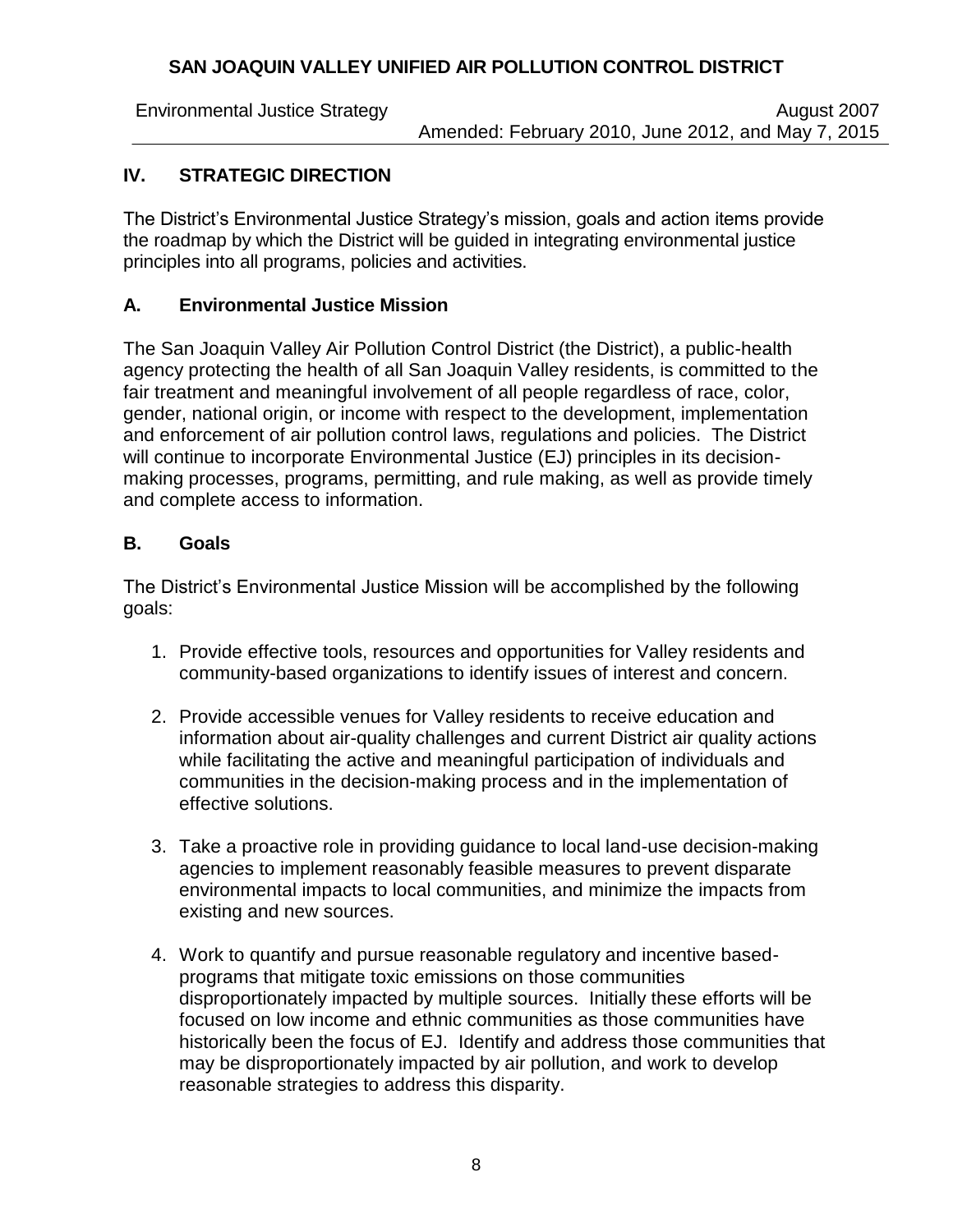- 5. Provide public notification to impacted communities when exposure to significant air-toxics events occurs, and work to eliminate risk associated with these events.
- 6. To increase environmental justice awareness and understanding, District staff will be provided training on Environmental Justice.

# **C. Achieving the Goals**

The District's Environmental Justice Strategy provides a comprehensive, long-term, overarching vision, as reflected in the environmental justice goals. The environmental justice goals, activities and initiatives outline both current and future steps necessary toward fulfilling the District's mission.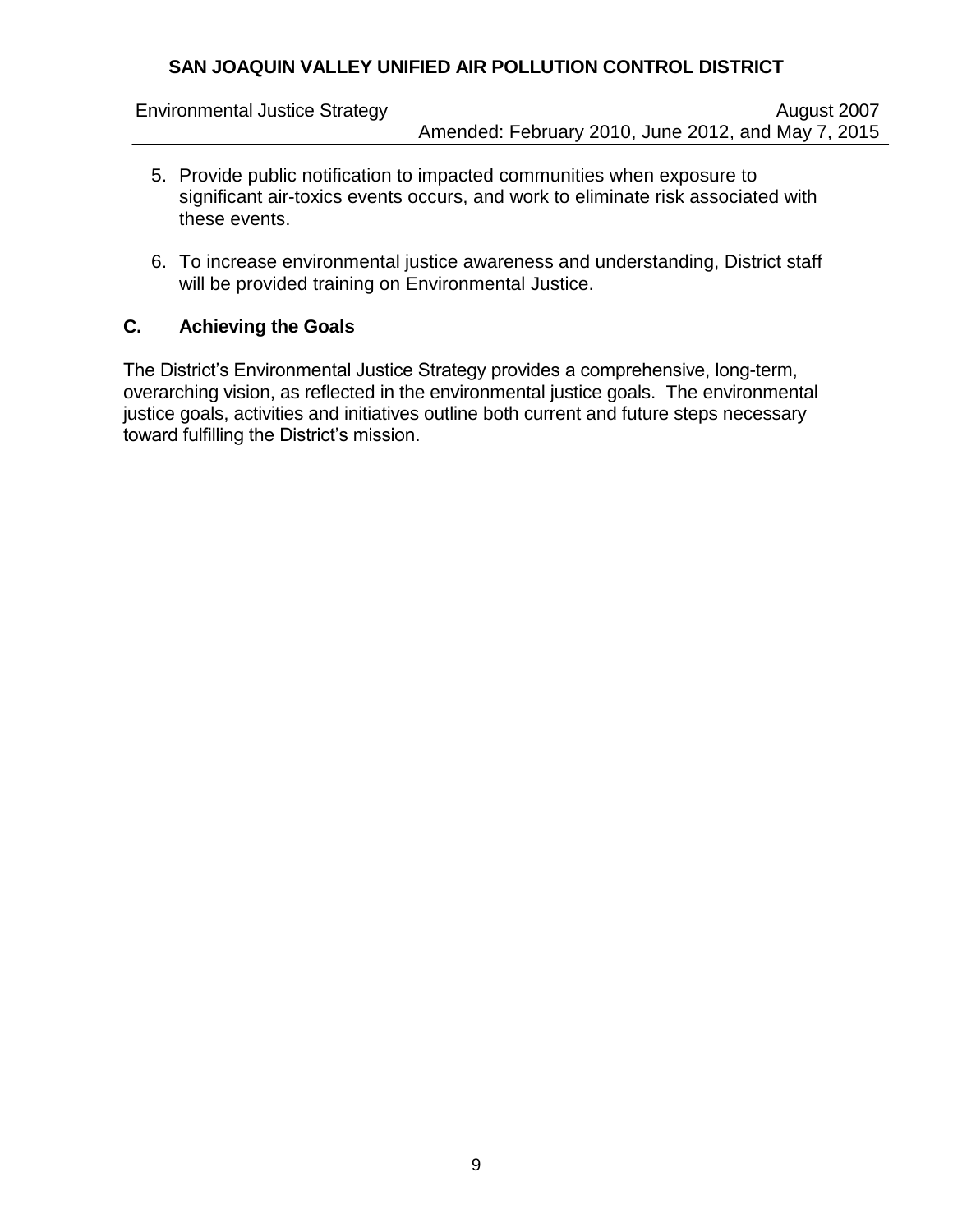Environmental Justice Strategy **August 2007** August 2007 Amended: February 2010, June 2012, and May 7, 2015

# **V. ONGOING ACTIVITIES**

The District's commitment to Environmental Justice spans beyond the context of this strategy. The District is currently engaged in several ongoing programs to improve communication and access to and involvement from all members of the public.

#### **1. Community Access and Involvement**

- a. Until the formation of the Environmental Justice Advisory Group, the District facilitated monthly "Community Meetings," and EJ continued to be a focus of these meetings.
- b. The District provides, as requested, real-time interpretation services for high-profile and EJ-focused forums or meetings.
- c. The District will provide mass transit information to facilitate travel to the three District offices while also providing scholarship funds for EJ representatives to attend important District meetings.
- d. The District conducts outreach to EJ organizations for nominations for the CAC Environmental Representative vacancies.
- e. The District web-casts the video and audio from Governing Board meetings in real-time.
- f. The District will continue to provide meaningful opportunities for EJ advocates and all interested parties to fully participate in the rule development process.
- g. The District will provide EJ advocates and the public rule development and supporting documents, upon request.

## **2. Multi-Lingual Outreach and Access**

- a. The District has hired a Spanish-speaking outreach representative. This outreach representative will foster a strong relationship with the non-English speaking media outlets to ensure a high level of media coverage.
- b. The District produces outreach materials and advertising campaigns in multiple languages and provides multi-lingual outreach literature for schools.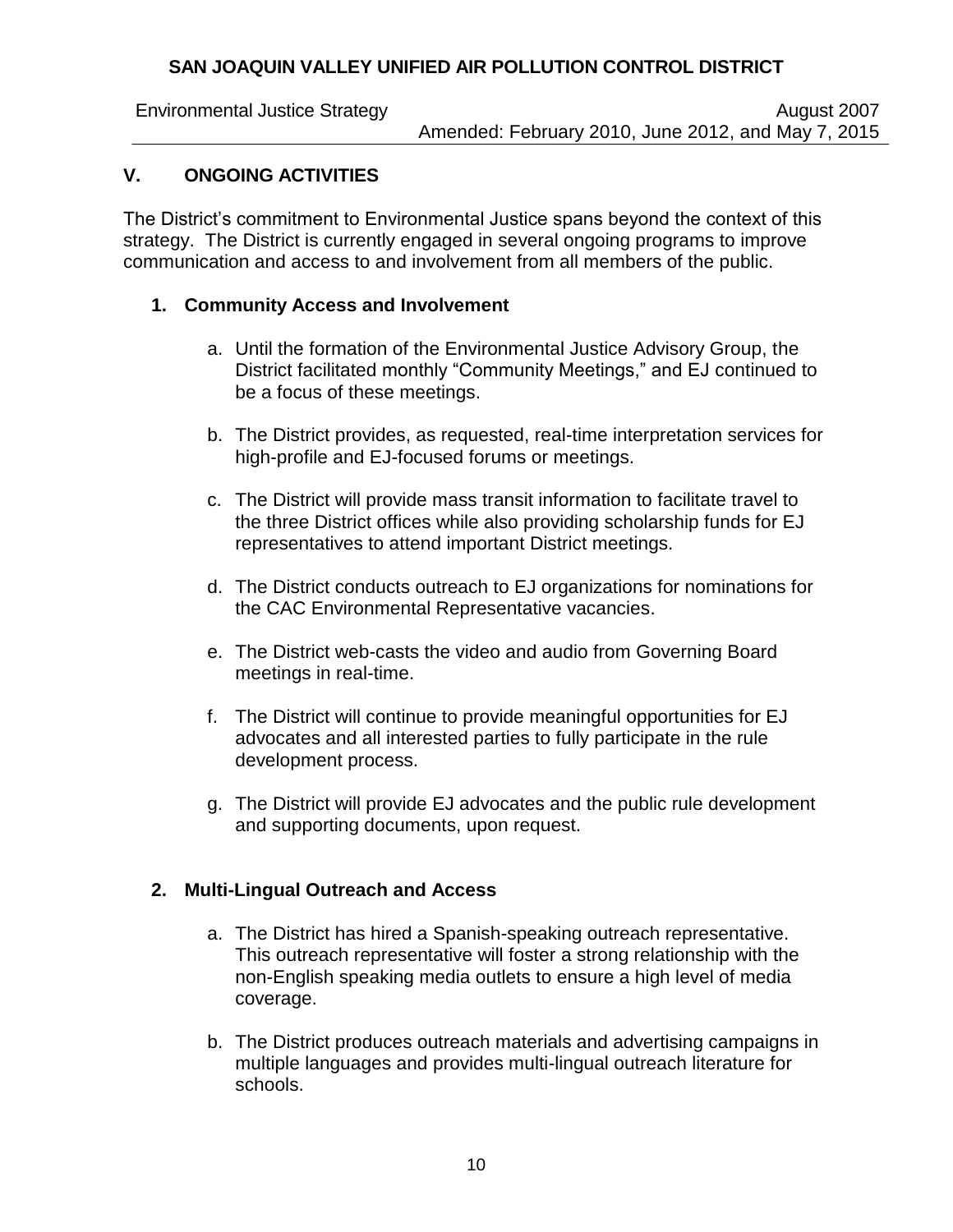- c. The District encourages public participation in the permitting process, and will work to provide easy to understand summaries of plans and reports of interest in multiple languages.
- d. The District supports multi-lingual collaborative outreach activities.

## 3. **Risk Reduction**

i<br>L

- a. The District implements the rigorous requirements of the Air Toxics Hot Spots program and will place the ARB Toxics Hot Spot link and additional toxics information on the website. The District will continue to develop and enforce regulations for control of toxic air-contaminant emissions. The District will maintain an up-to-date registry of sources of significant air toxics and facilitate access to this information via the website.
- b. The District performs public health evaluations as part of the permitting process for new and modified sources, and responds to all complaints<sup>14</sup>. The District will also effectively communicate the public health study results of significant risks to the public.

## 4. **Economic Incentives for Accelerated Mitigation**

The District will seek to work collaboratively with EJ advocates and other stakeholders to support key legislation and other action to secure increased state and federal funding for mobile, stationary, and indirect source mitigation.

 $14$  A "complaint" is when a member of the public has filed a concern or grievance with the District either verbally or in writing. A District inspector then investigates the reporting individual's complaint to see if a rule violation has occurred.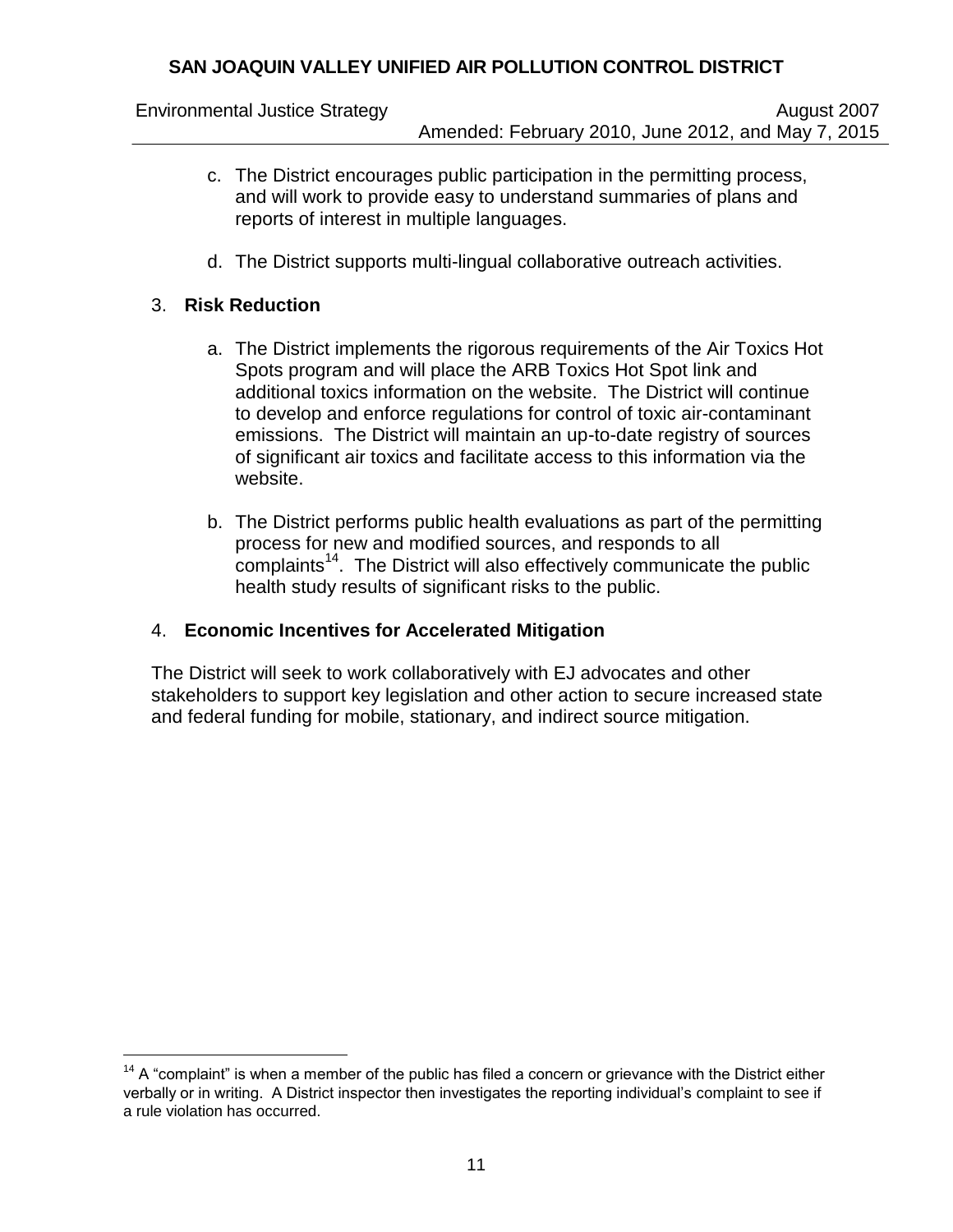#### **VI. NEW INITIATIVES**

Through these initiatives the District plans to build upon current Environmental Justice strengths to better serve the needs of all Valley residents.

# **1. Advisory Committee**

The District will establish an Environmental Justice Advisory Group (EJAG) to serve in an advisory role and provide advice, direction and critique to the District concerning its continuing efforts to advance environmental justice. This group will review overarching District programs and strategies to provide feedback.

## **Environmental Justice Advisory Group**

**Function**: The EJAG will be formed to provide advice and guidance to the District with respect to the implementation of the Environmental Justice Strategy. The EJAG shall serve as a forum to gather public input and enhance public participation. The EJAG shall not have any regulatory or administrative role in the District's permitting, enforcement, planning or rule making activities. The EJAG reports directly to the Governing Board. Duties of the EJAG include the following:

- 1. The EJAG will advise the District in identifying opportunities for providing compliance assistance to businesses impacting ethnic and/or low-income communities.
- 2. The EJAG will advise the District in promoting community outreach efforts and in identifying opportunities and strategies for increasing participation by ethnic and low-income communities in air quality management.
- 3. The EJAG will advise the District in increasing meaningful community participation by providing public venues and opportunities for community involvement.
- 4. The EJAG will advise the District on strategies for continued improvements in outreach and communication with all Valley residents focusing on ethnic and low-income communities.
- 5. The EJAG will advise the District in implementing public education and outreach programs for community members.
- 6. The EJAG shall compile and present an annual EJ strategic update to the CAC.
- 7. The EJAG shall meet at least quarterly.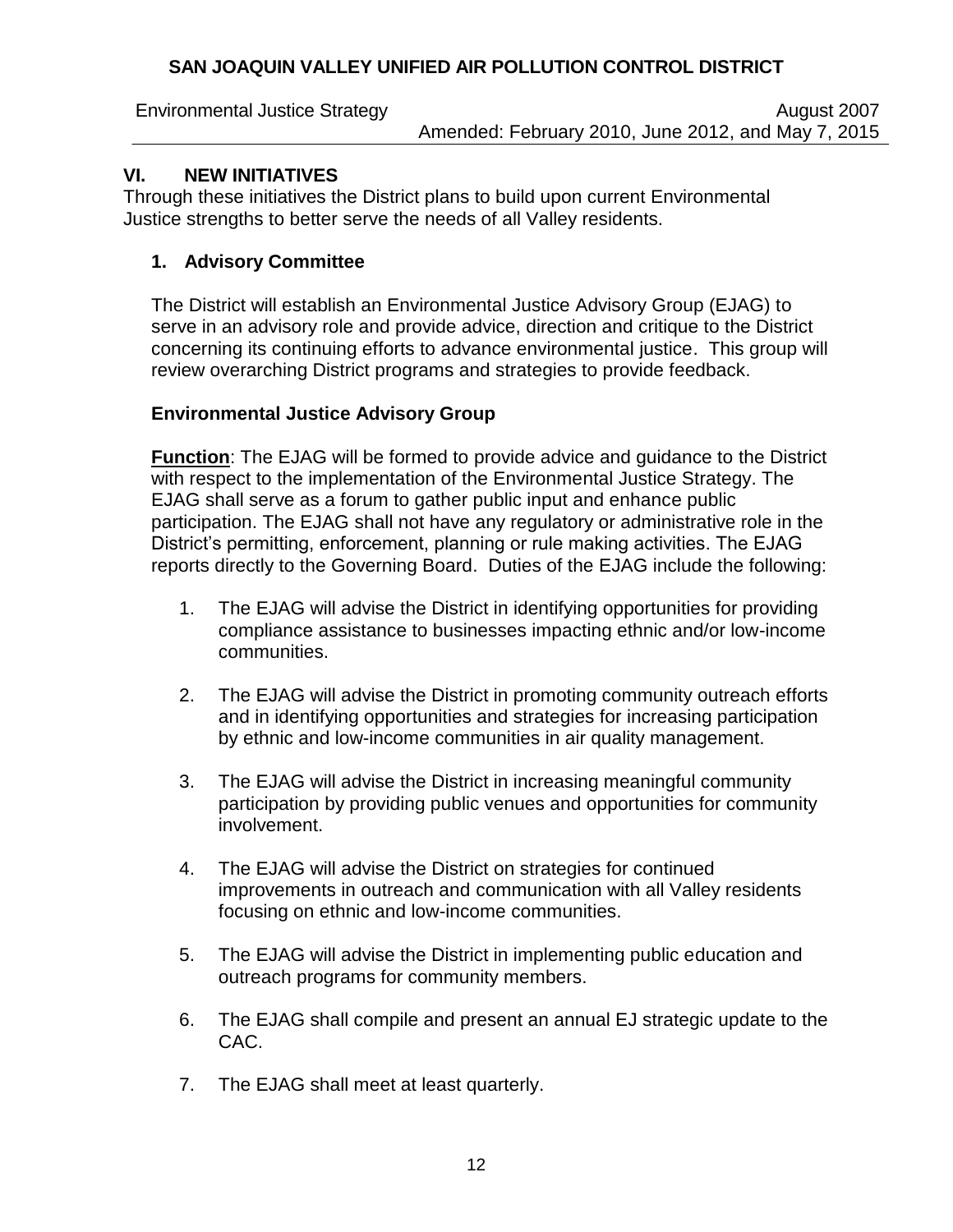- 8. The EJAG shall report monthly to the CAC.
- 9. The EJAG will advise the District in the development of analytical tools and training protocols to aid the District in addressing the needs of the EJ communities.
- 10. The EJAG will establish goals and objectives, and an action plan to achieve those goals and objectives, at the beginning of each year. EJAG may revise its goals and objectives and the action plan throughout the year as necessary. EJAG goals and objectives shall strictly adhere to the District's Environmental Justice Strategy. The Air Pollution Control Officer (APCO) shall have the final authority on approving or revising the EJAG's goals and objectives and the action plan.

**Member Qualifications:** Members should have a demonstrated interest and/or experience in air-quality issues and in representing Valley residents and businesses, especially ethnic and low-income communities.

**Membership**: EJAG will be comprised of 13 members. All members must be residents of the San Joaquin Valley. Eight of these members, one from each county within San Joaquin Valley, must have experience and interest in representing ethnic and/or low income communities.

Two of the members shall be ethnic, small-business owners. In the event that the APCO determines that a vacant ethnic, small business owner position cannot be filled after two months of diligent effort, the vacant position will be filled with a CAC member from the CAC Industry/Agriculture interest group.

Three members shall be CAC members, one representing each of the three CAC interest groups. CAC members may apply for additional EJAG membership positions provided that they meet the above specified criteria. Members of the EJAG are deemed volunteers and are not entitled to any compensation from the District.

The Governing Board may also appoint alternates for the above-designated members.

Members shall serve two-year terms at the pleasure of the District's Governing Board.

**Appointments:** EJAG members shall be appointed by the District Governing Board. The District shall publicly give notice of openings on the EJAG, and the CAC shall solicit "Applications of Interest" from throughout the Valley.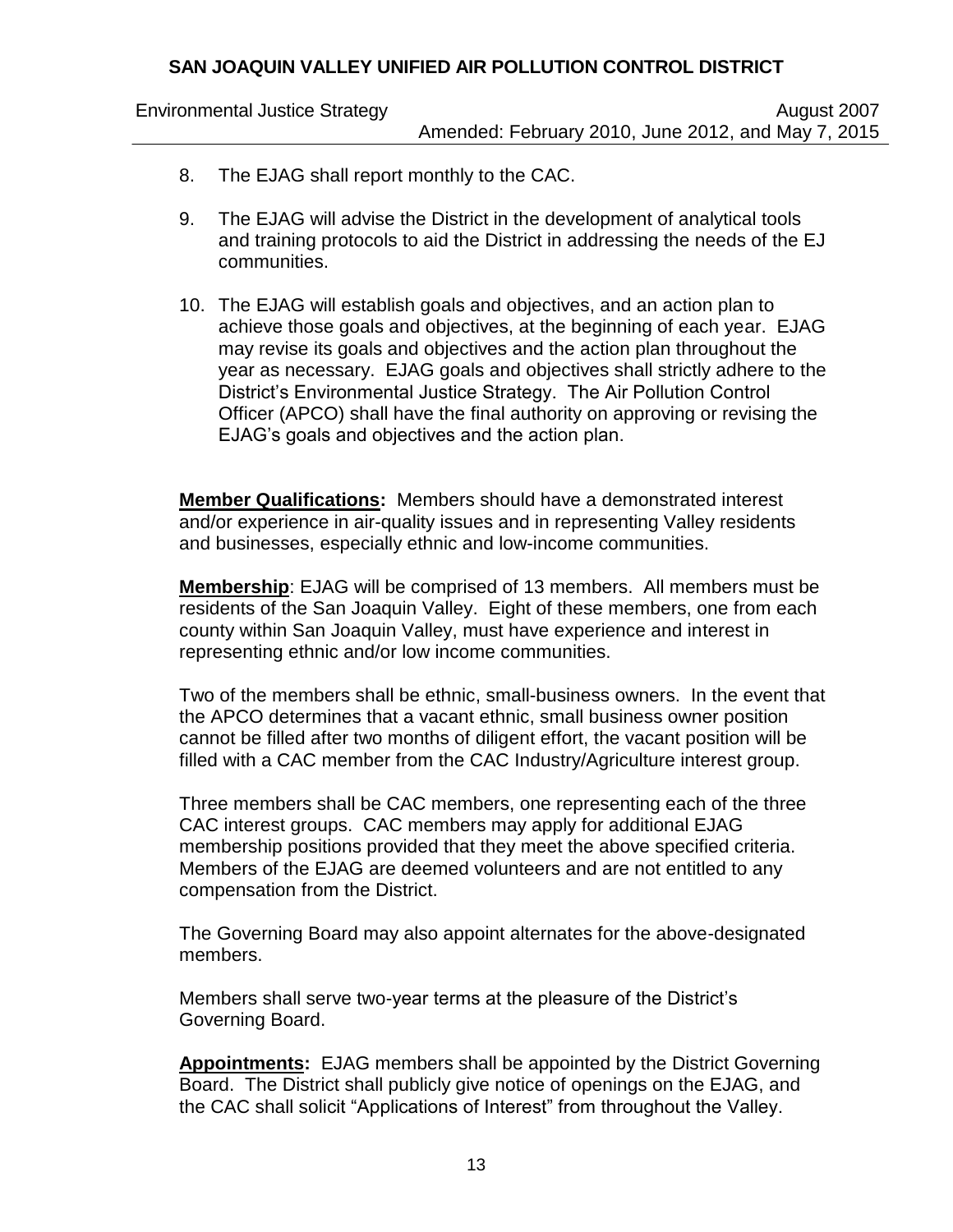Environmental Justice Strategy **August 2007** August 2007 Amended: February 2010, June 2012, and May 7, 2015

Additionally, notice shall be given to EJ advocacy groups, ethnic chambers of commerce, and other ethnic community leaders and policy makers.

For the initial appointments and for future vacancies, the APCO shall form an EJAG Appointment Subcommittee comprised of CAC members, members of EJ advocacy groups, and members of District staff. The Subcommittee shall review all applications, evaluate candidates qualified to fill vacancies, and provide formal recommendations to the Governing Board for appointments to the EJAG.

The Governing Board shall have final approval of all appointments to the EJAG.

**Reporting:** All communications, including reports and recommendations will be presented directly to members of the District Governing Board. For administrative matters, the EJAG may provide reports or advice directly to the APCO upon request by the APCO. The CAC shall be copied on any communication between the District Governing Board, the EJAG and the APCO.

EJAG needs to provide timely and detailed reports to the District Governing Board on their activities, and the District Governing Board, in its oversight role, needs to pay close attention to the work performed by EJAG while providing guidance as necessary. Towards that end, the following actions will be taken:

- 1. Encourage EJAG members to attend CAC meetings.
- 2. As a standing agenda item for each CAC and Governing Board meeting, the District will provide a written summary of the actions taken by the EJAG and issues discussed or considered. This agenda item will also provide for discussion and action by the Governing Board if needed to provide guidance and direction to EJAG.

**Travel Reimbursement**: EJAG members will be reimbursed their transportation costs for attending regularly scheduled EJAG meetings, EJAG ad-hoc committee meetings, and other meetings as required for conducting EJAG business. Reimbursement shall be in accordance with the District's standard mileage reimbursement policy.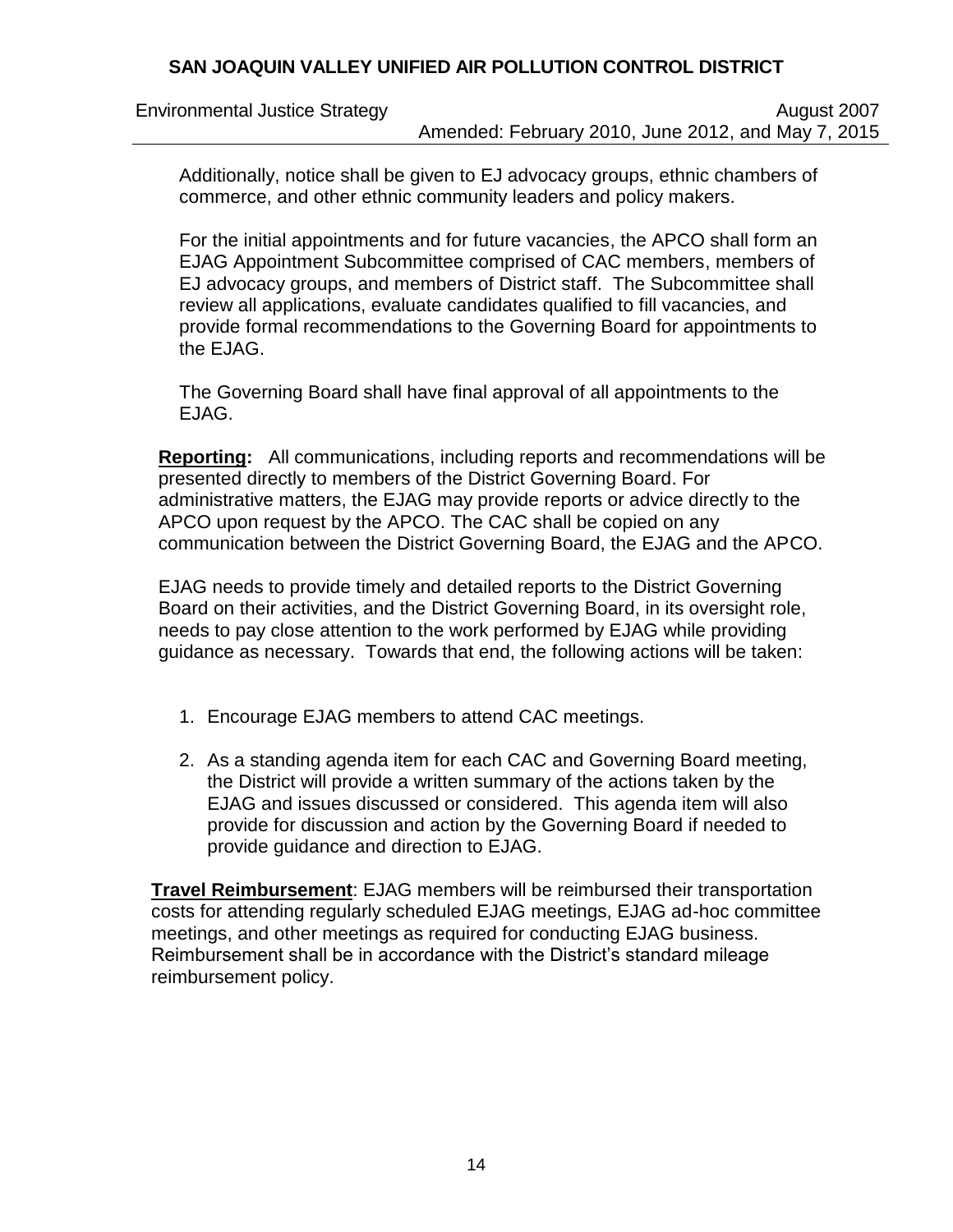Environmental Justice Strategy **August 2007** August 2007 Amended: February 2010, June 2012, and May 7, 2015

## **2. Outreach and Training Opportunities**

- a. The District will host outreach events targeted at the environmental justice communities as part of the Healthy Air Living initiative. The goal of these events will be to engage the environmental justice community and to educate individuals about current air-quality issues and actions they can take to help improve air quality in the Valley.
- b. The District will provide EJAG members training on a variety of issues including Robert's Rules of Order, the Brown Act, and other topics which will better equip and enable EJAG members to serve.

## **3. Multilingual Technology Support**

The District will continue to enhance the Spanish-language components to [www.valleyair.org](http://www.valleyair.org/) and [www.airelimpiovidasana.com.](http://www.airelimpiovidasana.com/) The District will continue to post real-time air quality data on its website and provide easy-to-understand explanations in Spanish.

#### **4. Land-Use Decision Guidance**

i<br>L

The District will work to develop a methodology to quantify the cumulative  $impat<sup>15</sup>$  of proposed projects, taking into account outdoor pollution exposure and indirect contributors to risk, while also complying with the CEQA process. District will work to develop a Guidance Document that incorporates EJ goals and concepts into land-use decisions. The District will review and build upon current work being completed by other agencies and districts that provides guidance on the quantification of cumulative impacts.

 $15A$  'cumulative air quality impact" often is often used to describe possible health and nuisance impacts potentially related to a neighborhood's cumulative emissions from sources that individually comply with local, state and federal rules.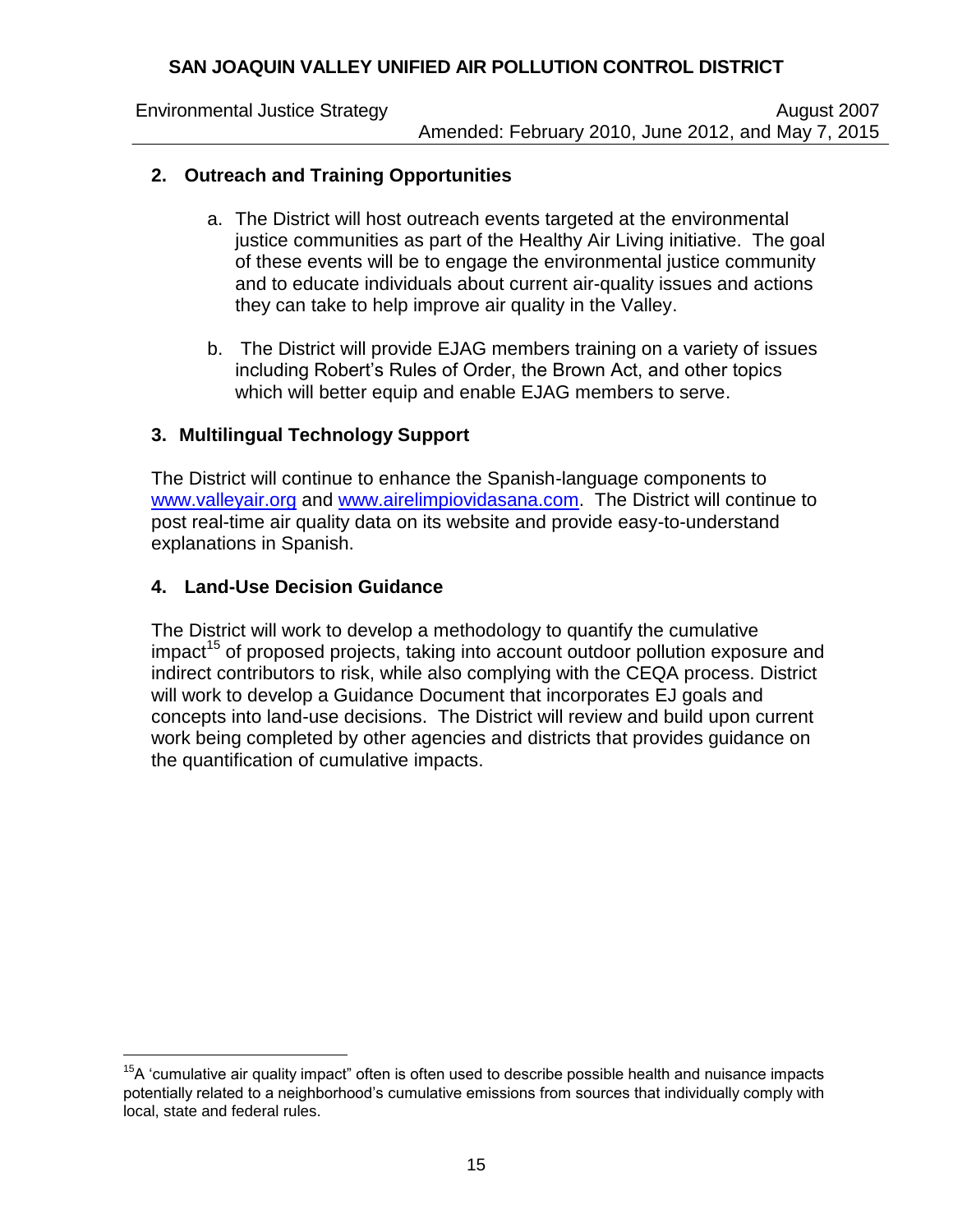Environmental Justice Strategy **August 2007** August 2007 Amended: February 2010, June 2012, and May 7, 2015

#### **VII. CONCLUSION**

With this Environmental Justice strategy, the San Joaquin Valley Air Pollution Control District provides the overarching vision and leadership toward ensuring all San Joaquin Valley residents benefit from healthier air as a result of the operation or execution of our programs, policies, and activities. The District is dedicated to the integration of environmental justice principles and goals into our public health and air-quality programs, policies and activities.

In working to ensure that all San Joaquin Valley residents are afforded fair treatment, accessibility, and protection in a clean, healthy environment; the District is also working to improve the productivity of our workforce and, thus, helping to build a stronger economic climate in the Valley. The District seeks to build upon the mutually beneficial relationship between a healthy environment and our economy, communities and quality of life.

The District's Environmental Justice strategy's mission, goals and action items shall provide the framework upon which the District will be guided in achieving further environmental justice Valley-wide. As a living document, this strategy shall be reviewed within a year of its adoption, and regularly revised as necessary in consideration of evolving environmental justice issues, programs, policies and activities.